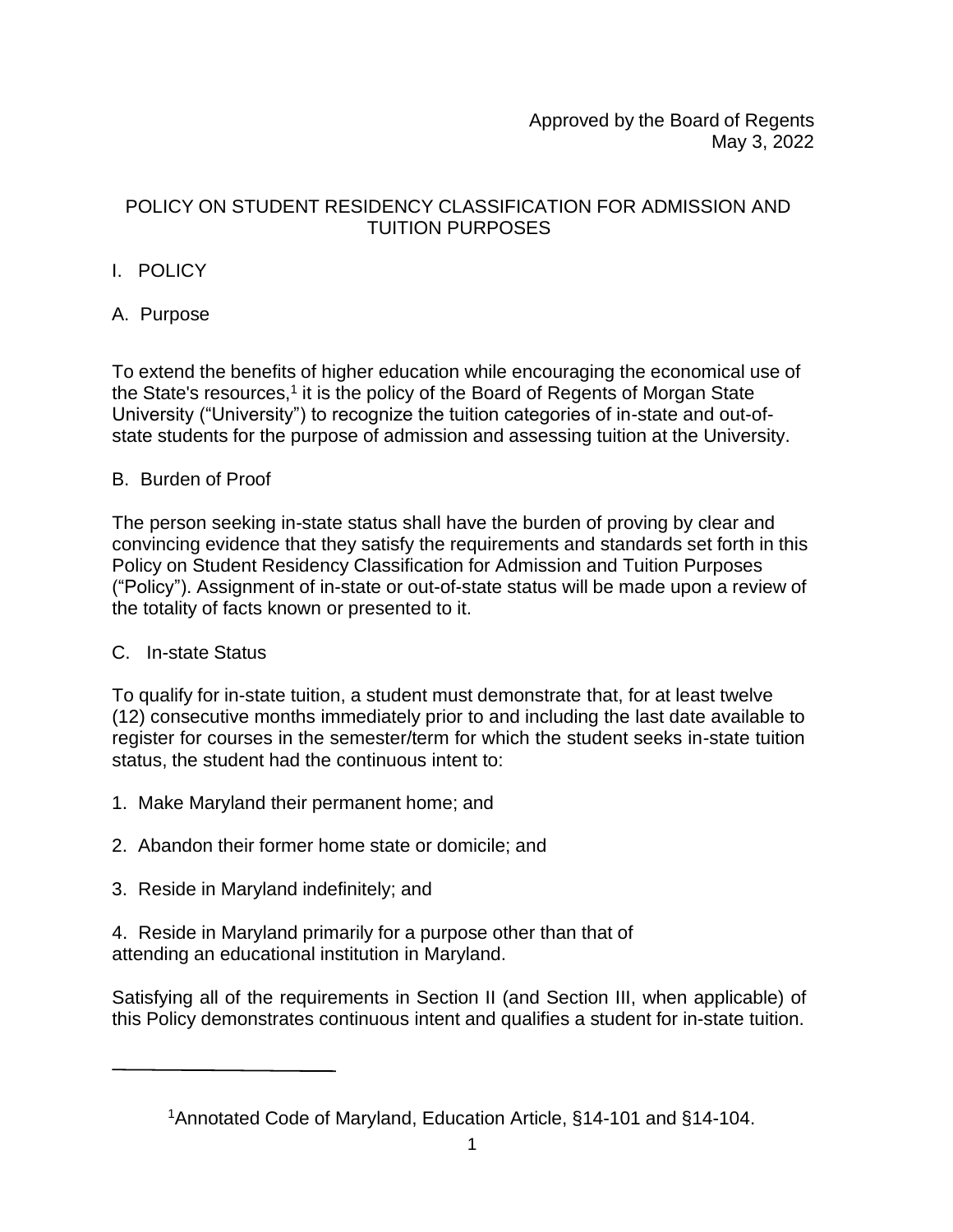Students not entitled to in-state status under this Policy shall be assigned out-ofstate status for admission and tuition purposes.

### D. Presumption

Either of the following circumstances raises a presumption that the student is residing in the State of Maryland primarily for the purpose of attending an educational institution and therefore, does not qualify for in-state status under this Policy:

1. A student is attending school or living outside Maryland at the time of application for admission to the University, or

2. A student is Financially Dependent on a person who is not a resident of Maryland.

This presumption may be rebutted. The student bears the burden of rebutting the presumption. See "III. Rebuttal Evidence" below.

#### II. REQUIREMENTS

Before a request for classification to in-state status will be considered, a student must comply with all of the following requirements for a period of at least twelve (12) consecutive months (or shorter period indicated) immediately prior to and including the last date available to register for courses in the semester/term for which the student seeks in-state tuition status. The student must demonstrate that they:

A. Own or possess, and have continuously occupied, including during weekends, breaks and vacations, living quarters in Maryland. The student must provide evidence of a genuine deed or lease and documentation of rent payments made. In lieu of a deed or lease, a notarized affidavit from a landlord showing the address, name of the student as occupant, term of residence, and history of rent payments made will be considered. As an alternative, a student may demonstrate that they share living quarters in Maryland which are owned or rented and occupied by a parent, legal guardian or spouse.

B. Have substantially all of their personal property, such as household effects, furniture and pets in Maryland.

C. Have paid Maryland income tax on all taxable income including all taxable income earned outside the State and have filed a Maryland Resident tax return.

D. Have registered all owned or leased motor vehicles in Maryland for at least twelve (12) consecutive months, if previously registered in another state. Students who have lived in Maryland for at least twelve (12) consecutive months but who have had their motor vehicle(s) registered in Maryland for less than twelve (12) months will be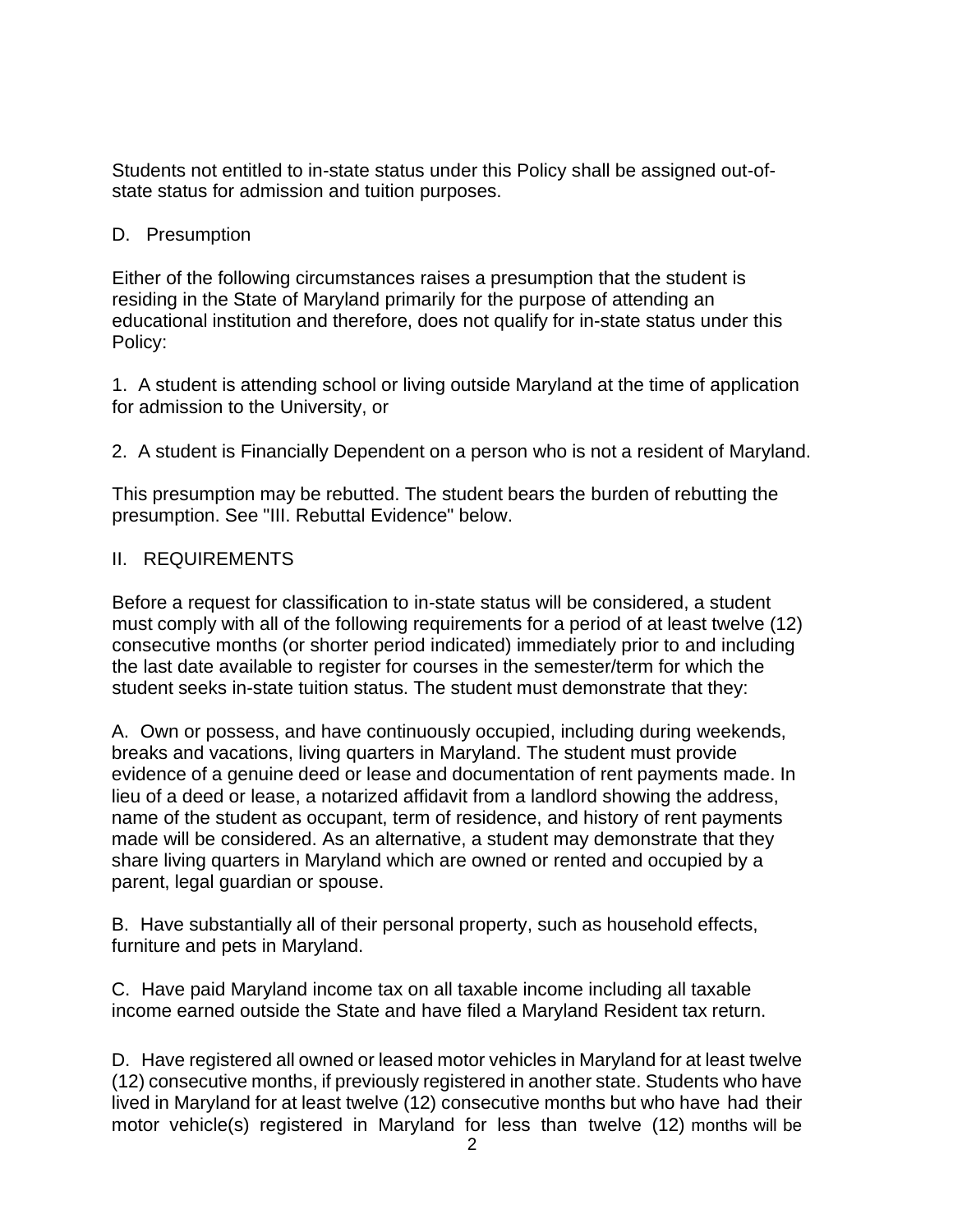deemed to have satisfied this requirement if they can show evidencethat their owned or leased motor vehicle(s) was (were) registered in Maryland within sixty (60) days after moving to the State.

E. Have possessed a valid Maryland driver's license for at least twelve (12) consecutive months, if previously licensed to drive in another state. Students who have lived in Maryland for at least twelve (12) consecutive months but who have held a Maryland driver's license for less than twelve (12) months will be deemed to have satisfied this requirement if they can show evidence that their driver's license was issued in Maryland within sixty (60) days after moving to the State.

F. Are currently registered to vote in Maryland, if previously registered to vote in another state (no time requirement).

G. Receive no public assistance from a state other than the State of Maryland or from a city, county or municipal agency other than one in Maryland.

H. Have a legal ability under Federal and Maryland law to live permanently without interruption in Maryland.

I. Have rebutted the presumption that they are in Maryland primarily to attend an educational institution, if the student's circumstances have raised the presumption.

#### III. REBUTTAL EVIDENCE

Satisfying the requirements listed in paragraphs A through I of Section II, does not rebut the presumption that a student is in Maryland primarily to attend an educational institution. To overcome the presumption, a student must present additional evidence.

To determine a student's intent, the University will evaluate evidence of a student's objectively verifiable conduct. Evidence that does not document a period of at least twelve (12) consecutive months immediately prior to and including the last date available to register for courses in the semester/term for which the student seeks instate tuition status is generally considered an unfavorable factor under this Policy. Evidence of intent must be clear and convincing and will be evaluated not only by the amount presented but also based upon the reliability, authenticity, credibility and relevance of the evidence.

The absence of objective, relevant evidence is generally considered an unfavorable factor. A student's statement of intent to remain in Maryland in the future is generally not considered to be objective evidence under this Policy.

Additional evidence that will be considered includes, but is not limited to, the following:

A. Source of financial support:

1. Maryland employment and earnings history through sources beyond those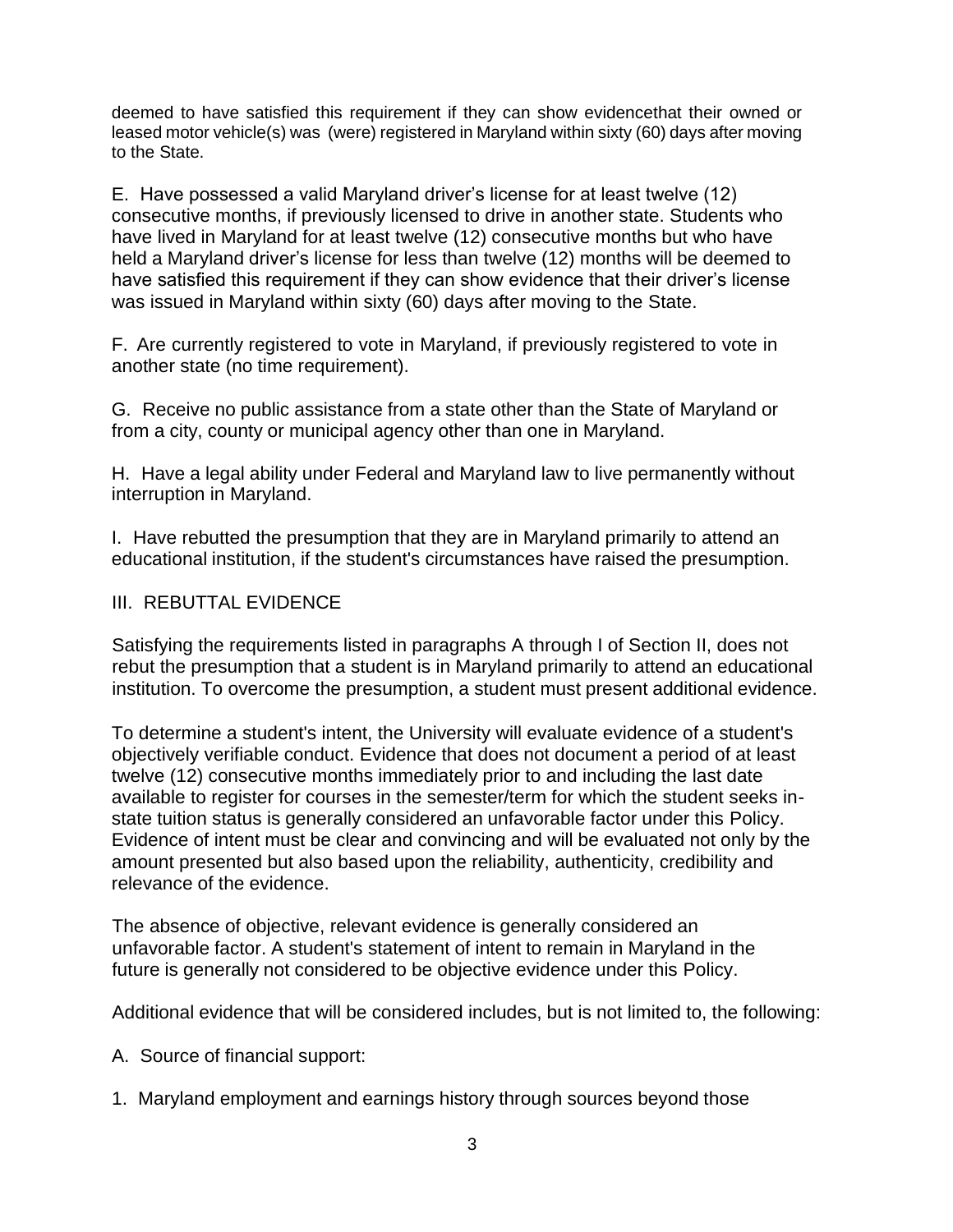incident to enrollment as a student in an educational institution e.g., beyond support provided by work study, scholarships, grants, stipends, aid, student loans, etc. (Tuition costs will be considered as a student expense only to the extent tuition exceeds the amount of any educational scholarships, grants, student loans, etc.), or

2. Evidence the student is Financially Dependent upon a person who is a resident of Maryland.

B. Substantial participation as a member of a professional, social, community, civic, political, athletic or religious organization in Maryland, including professionally related school activities that demonstrate a commitment to the student's community or to the State of Maryland.

C. Registration as a Maryland resident with the Selective Service, if applicable.

D. Evidence that the student is married to a Maryland resident.

E. Evidence that the student attended schools in Maryland for grades K-12.

F. Evidence showing the student uses their Maryland address as their sole address of record for all purposes including on health and auto insurance records, bank accounts, tax records, loan and scholarship records, school records, military records, leases, etc.

G. An affidavit from a person unrelated to the student that provides objective, relevant evidence of a student's conduct demonstrating the student's intent to reside in Maryland primarily for a purpose other than that of attending an education institution in Maryland.

H. Evidence of life and employment changes that caused the student to relocate to Maryland for reasons other than primarily educational purposes (e.g., divorce, family relocation, taking care of a sick family member, etc.).

IV. NON-RESIDENTS WHO MAY TEMPORARILY QUALIFY FOR IN-STATE STATUS.

In addition, persons with the following status shall be accorded the benefits of in-state status for the period in which they hold such status:

A. A full-time or part-time (at least 50 percent time) regular employee of the University.

B. The spouse or Financially Dependent child of a full-time or part-time (at least 50 percent time) regular employee of the University.

C. An active duty member of the Armed Forces of the United States whose home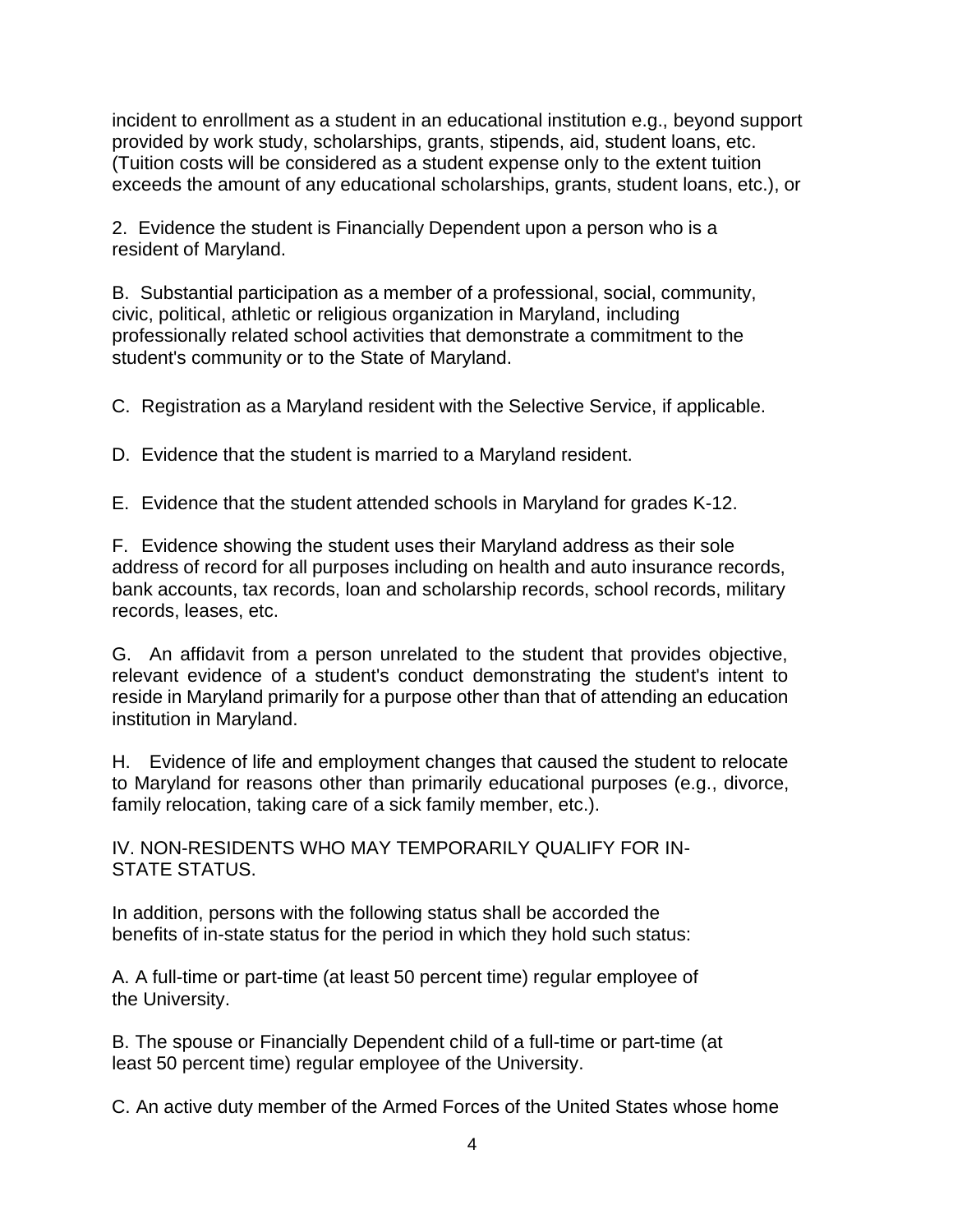of residency is Maryland or one who resides in, or is stationed in, or is domiciled in Maryland, or the spouse or a Financially Dependent child of such a person. Students that qualify under this provision will retain in-state status for tuition purposes as long as they are Continuously Enrolled regardless of a change in military assignment or status of the active member of the military.

D. A veteran of the United States Armed Forces who presents documentation that they were honorably discharged, and currently reside, or are domiciled, in the State.

E. A veteran using educational assistance under either Chapter 30 (Montgomery G.I. Bill® • Active Duty Program) or Chapter 33 (Post-9/11 G.I. Bill®), of title 38, United States Code, who lives in Maryland (regardless of their formal state of residence) and enrolls in the University.

F. Anyone using transferred Post-9/11 G.I. Bill® benefits (38 U.S.C. § 3319) who lives in Maryland (regardless of their formal state of residence) and enrolls in the University.

G. Anyone using transferred Post-9/11 G.I. Bill® benefits (38 U.S.C. § 3319) who lives in Maryland (regardless of their formal state of residence), and the transferor is a member of the uniformed service who is serving on active duty.

H. Anyone using benefits under the Marine Gunnery Sergeant John David Fry Scholarship (38 U.S.C. § 3311(b)(9)) who lives in Maryland (regardless of their formal state of residence). Section IV, paragraphs E-H of this Policy shall be effective as of July 1, 2017.

I. An individual using educational assistance under Chapter 31, Vocational Rehabilitation and Employment (VR&E) who lives in the State of Maryland while attending a school located in the State of Maryland (regardless of their formal state of residence) effective for courses, semesters, or terms beginning after March 1, 2019.

J. Anyone described in paragraphs E, F, H or I of this Section IV while they remain continuously enrolled (other than during regularly scheduled breaks between courses, semesters, or terms) at the University. The persons so described must be using educational benefits under either chapter 30 or chapter 33, of title 38, United States Code.

K. Anyone using transferred entitlement educational assistance under Survivors' and Dependents' Educational Assistance Program (Chapter 35) of Public Law 117-68 (38 U.S.C. § 3679( c)(2)(A) who lives in Maryland (regardless of their formal state of residence) while enrolled in the University for courses, semesters, or terms in the academic period beginning on or after August 1, 2022.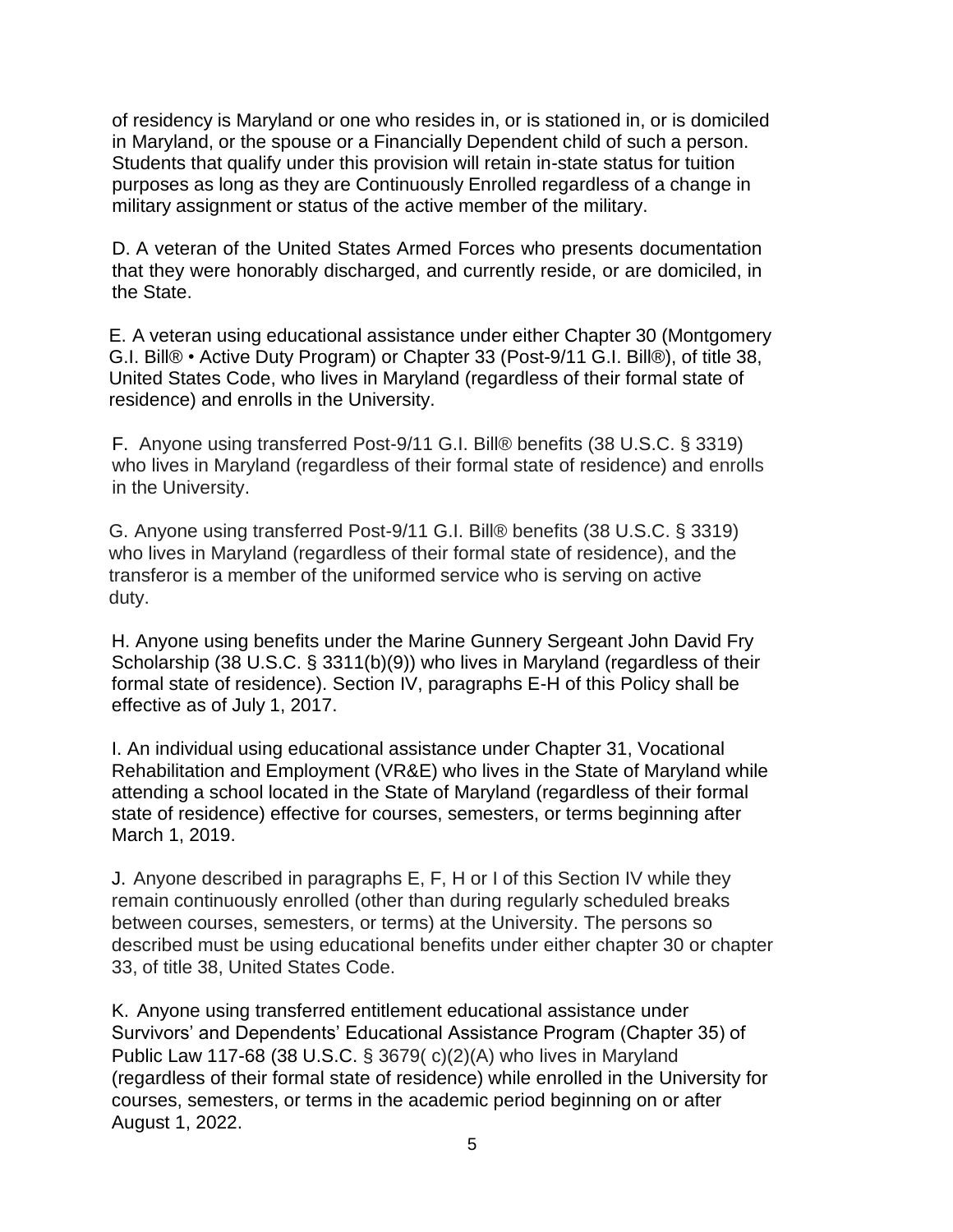L. A spouse or financially dependent child shall continue to be exempt from paying nonresident tuition if the active duty member no longer meets the requirements of this Section IV of this Policy and the spouse or financially dependent child remains continuously enrolled at Morgan State University.

M. An active duty member of the Maryland National Guard (MNG) who is stationed, resides or is domiciled in Maryland who joined or subsequently serves

in the MNG to provide a Critical Military Occupational Skill or to be a member of the Air Force Critical Specialty Code as determined by the MNG. A "member" of the MNG is defined as one who is regularly enlisted or holds a commission in the MNG as an officer in the grade of major or below or a warrant officer. This Section M of the Policy shall be effective as of July 1, 2009.

N. The son or daughter of a State or Maryland county public safety employee who is eligible for a scholarship in accordance with §18-601(d)(3)(iii) of the Education Article of the Annotated Code of Maryland which provides for a scholarship for the offspring of a public safety employee killed in the line of duty.

O. A graduate assistant appointed at the University for the semester/term of the appointment.

P. Students who have completed all service hours for an AmeriCorps Program in the State. However, such students are responsible for the difference between in-state and out-of-state tuition if the student does not retain residence in the State for the remainder of the school year for which in-state tuition was received.

Q. Effective July 1, 2011, an undocumented immigrant individual (not including non-immigrant aliens within the meaning of 8 U.S.C. §1101(A)(15) of the Aliens and NationalityTitle of the United States Code) is eligible to pay a tuition rate equivalent to the resident tuition rate at the University, if the individual:

- a. Has attended a community college not earlier than the 2010 fall semester and met the requirements of §15-106.8(B)(2011) of the Education Article of the Annotated Code of Maryland (except the requirement set forth in this section that provides that an individual must register as an entering student in a community college in the State not earlier than the 2011 Fall Semester);
- b. Was awarded an associate's degree by, or achieved sixty (60) credits at a community college in the State;
- c. Provides the University with a copy of the affidavit that was submitted to the individual's community college which stated the individual will file an application to become a permanent resident within thirty (30)

days after the individual became eligible to do so;

d. Provides to the University documentation that the individual or the individual's parent or legal guardian has filed a Maryland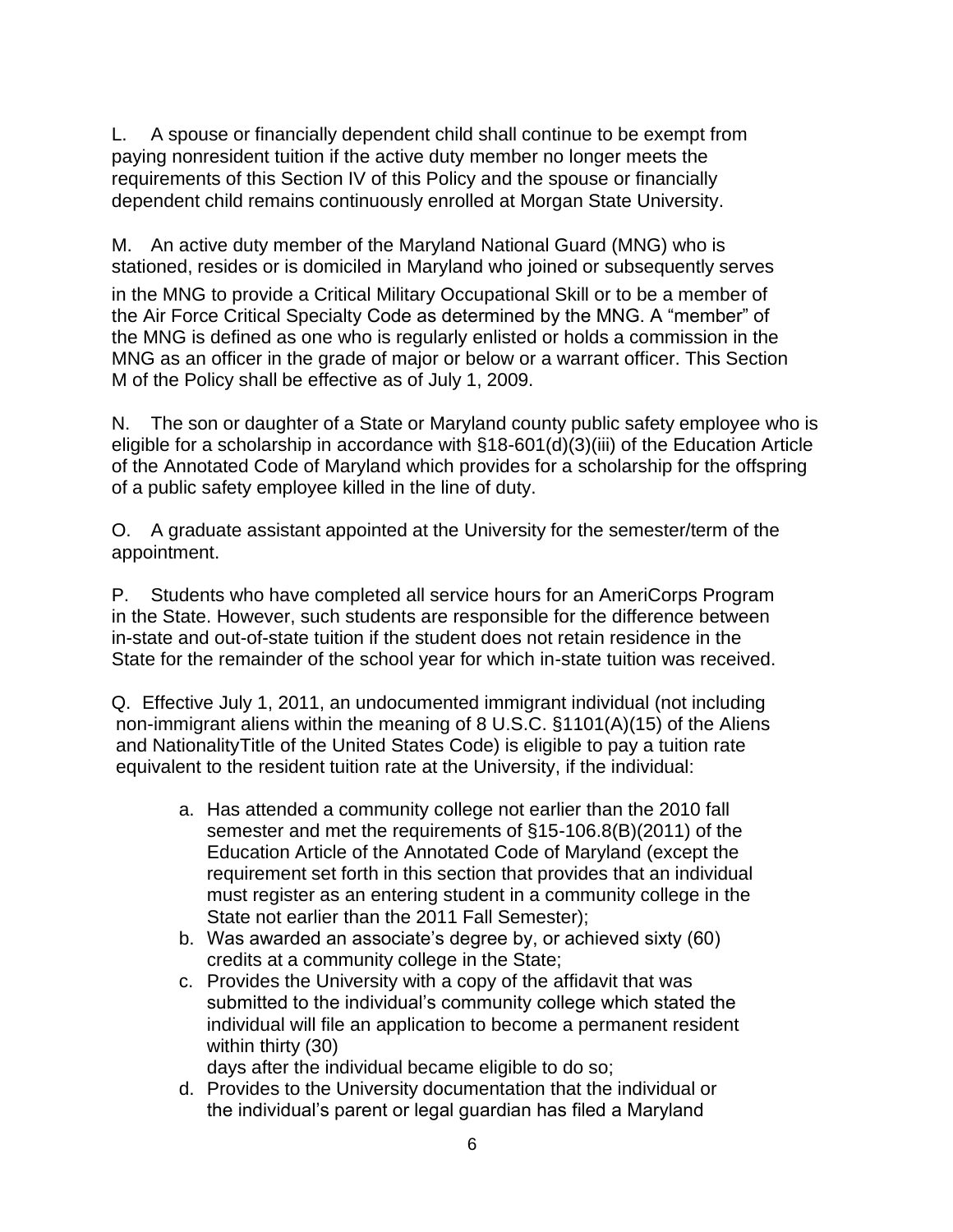income tax return:

- (i) Annually while the individual attended community college in the State;
- (ii) Annually during the period, if any, between graduation from or achieving sixty (60) credits at a community collegein the State, and registration at the University; and
- (iii) Annually during the period of attendance at the University; and
- e. Registers at the University not later than four (4) years after graduating from or achieving sixty (60) credits at a community college in the State.

#### V. PROCEDURES

A. An initial determination of in-state status will be made at the time of admission. The determination made at that time, and any determination made thereafter, shall prevail for each semester/term until the determination is successfully challenged in a timely manner.

B. A change in status must be requested by submitting a "Petition for Change in Classification for Tuition Purposes". A student applying for a change to in-state status must furnish all evidence that the student wishes the University to consider at the time the petition is due which is the last published date to register for the forthcoming semester/term for which the change in classification is sought.

C. The student shall notify the University in writing within fifteen (15) days of any change in circumstances which may alter in-state status.

D. In the event incomplete, false, or misleading information is presented, the University may, at its discretion, revoke in-state status and take disciplinary action provided for by the University's policies. Such action may include suspension or expulsion. If in-state status is gained due to false or misleadinginformation, the University reserves the right to retroactively assess all out-of-state charges for each semester/term affected.

E. The University shall develop and publish additional procedures to implement this Policy. Procedures shall provide that on request the President or designee has the authority to waive any requirement set forthin Section II if it is determined that the application of the requirements creates an unjust result.

#### VI. DEFINITIONS

A. Financially Dependent: For the purposes of this Policy, a financiallydependent student is one who is claimed as a dependent for tax purposes.

B. Parent: A parent may be a natural parent, or, if established by acourt order recognized under the law of the State of Maryland, an adoptive parent.